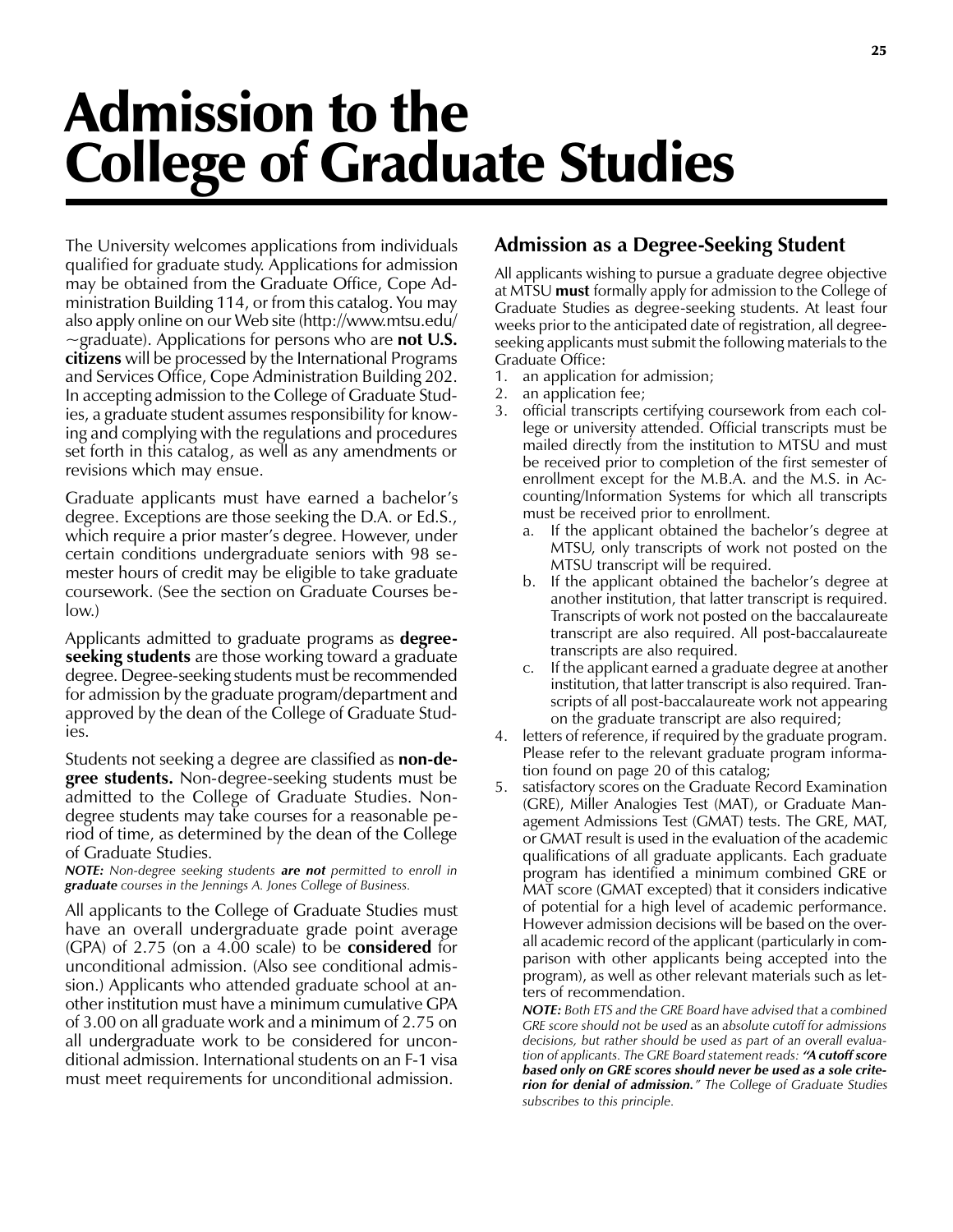- 6. all international applicants must have a 173 computerbased minimum score or 525 paper-based minimum score on the Test of English as a Foreign Language (TOEFL) or 85 on the University of Michigan English Proficiency Exam (UMELI);
- 7. international applicants on F and J visas must provide verification of financial support prior to admission, as required by the United States Immigration and Naturalization Service. Further information may be obtained from the International Programs and Services Office.

Each graduate program may have additional requirements including application deadlines. Applicants should refer to page 20 of this catalog, peruse the graduate program description in this catalog, and/or contact the graduate advisor in the relevant department for specific requirements.

An applicant not meeting University or program requirements for admission as a degree-seeking student may appeal to the individual department for special consideration. If recommended for admission by the department, the dean of the College of Graduate Studies has final approval or denial authority.

#### Admission as a Non-Degree Student

Admission to some graduate courses is made available to qualified applicants who wish to enhance their post-baccalaureate education, yet who do not seek a graduate degree. Applicants wishing to be admitted as non-degree graduate students must:

- 1. complete an application for graduate admission;
- 2. pay an application fee;
- submit an official transcript certifying receipt of the bachelor's or post-baccalaureate degree.

International students on an F-1 visa may not be admitted to graduate study as non-degree students.

Not all courses offered at the University are available for nondegree students. Information concerning eligibility for specific graduate courses may be obtained from individual departments.

NOTE: Non-degree seeking students are not permitted to enroll in graduate courses in the Jennings A. Jones College of Business.

Non-degree-seeking students who wish to change to degreeseeking status must meet Graduate Studies' admission requirements and specific graduate program admission requirements to be eligible for **consideration.** 

If transfer to degree-seeking status is approved, appropriate semester hours earned while a non-degree student may be applied toward a degree program if approved by the graduate advisor and the dean of the College of Graduate Studies.

## Conditional Admission

Occasionally degree-seeking applicants may not meet all the requirements necessary to be recommended for unconditional admission. For example, they may have low undergraduate GPAs, lack some prerequisite courses, have low test scores, etc. However, the overall application materials may suggest there is substantial potential for academic success, thus making outright denial counterproductive. In these cases, **temporary** conditional admission into a graduate program may be granted by the dean of the College of Graduate Studies, upon the recommendation of the graduate advisor. Continuation in the program as a degree-seeking student is contingent upon fulfilling specific requirements stipulated in the conditional admission letter. In order to continue in the program, the written conditions must be completed within one year after matriculation. A registration hold will be placed on the student for the applicable term to ensure that the stated conditions are fully met.

#### Admission of MTSU Faculty Members and/or Administrators

Members of the faculty and/or administration of MTSU are eligible for admission to the College of Graduate Studies, just as any other applicant. They may not take over 6 semester hours of coursework during any semester. Faculty at the rank of assistant professor or higher or administrators of equivalent ranks may not be admitted to the doctoral program. If instructors who are in the D.A. program are appointed to assistant professor rank, they must discontinue the doctoral program.

## Graduate Courses

Ordinarily only graduate students should register for courses numbered 5000 or above. However, any MTSU undergraduate student having completed 98 semester hours of undergraduate credit is eligible to take graduate courses. Students in Business Administration, Accounting, and Information Systems are not eligible.

Undergraduate students wishing to take graduate courses must obtain permission from the graduate program and the Office of Graduate Studies, CAB 114. Permission is not guaranteed. Not all graduate courses are offered to undergraduate students.

Students may not enroll in 7000-level courses in the Departments of Elementary and Special Education and Educational Leadership unless they are seeking an Education Specialist or Doctor of Arts degree. Non-degree seeking students are not permitted to enroll in 7000-level courses.

## Readmission (Re-enrollment)

The Graduate Office should be contacted for all matters concerning readmission, and applications may be obtained there. You may also reapply online on our Web site (http:// www.mtsu.edu/~graduate). A readmission application is required from any student who missed one or more semesters, regardless of the reason for the "stop-out." (See glossary.)

For non-degree-seeking post-baccalaureate students, readmission is generally routine and is granted by the dean of the College of Graduate Studies, but it is not guaranteed.